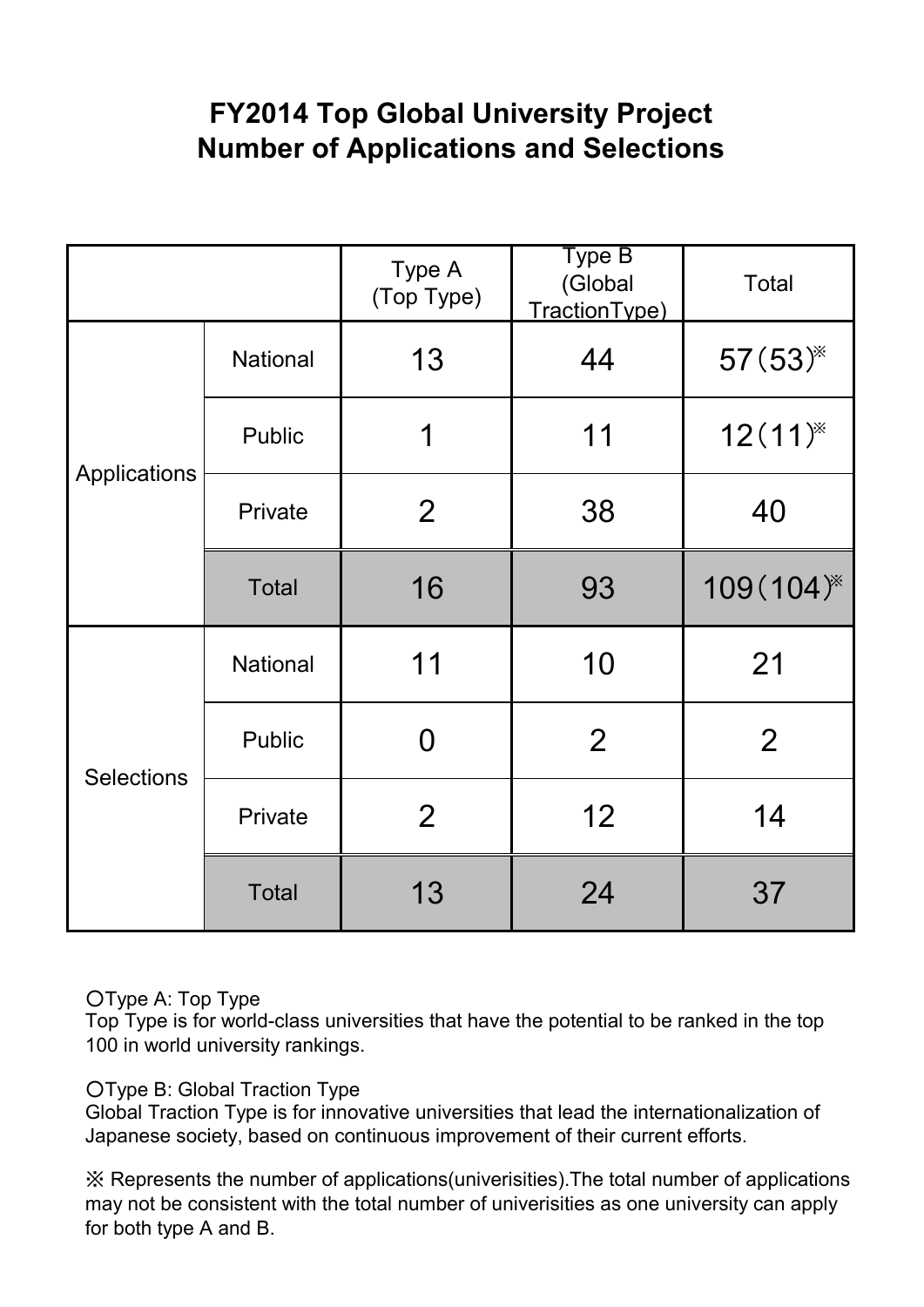### FY2014 Top Global University Project List of Selected Plans

## 【TypeA:Top Type】

| No. | Name of University                    | Operation       | Name of Plan                                                                                                   |
|-----|---------------------------------------|-----------------|----------------------------------------------------------------------------------------------------------------|
|     | 1 Hokkaido University                 | National        | Hokkaido Universal Campus Initiative                                                                           |
|     | 2 Tohoku University                   | <b>National</b> | <b>Tohoku University Global Initiative</b>                                                                     |
|     | 3 University of Tsukuba               | National        | Transforming Higher Education for a Brighter Future<br>through Transborder University Initiatives              |
|     | 4 The University of Tokyo             | National        | Designing a Global Campus Model by The University of<br>Tokyo                                                  |
|     | 5 Tokyo Medical and Dental University | National        | -Health for All- TMDU initiative in creating next<br>generation professionals for global health promotion      |
|     | 6 Tokyo Institute of Technology       | National        | Enhancing Tokyo Tech Education and Research Quality<br>through Administrative Reforms for Internationalization |
|     | 7 Nagoya University                   | National        | Asian Hub University contributing to a sustainable society<br>in the 21st century                              |
|     | 8 Kyoto University                    | National        | Japan Gateway: Kyoto University Top Global Program                                                             |
|     | 9 Osaka University                    | National        | Global University "World Tekijuku"                                                                             |
|     | 10 Hiroshima University               | National        | Hiroshima University Global Campus Expansion and<br>Innovation Initiative                                      |
|     | 11 Kyushu University                  | National        | Strategic Hub Area for top-global Research and Education,<br>Kyushu University (SHARE-Q)                       |
|     | 12 Keio University                    | Private         | Enhancing Sustainability of Global Society through<br>Jitsugaku (Science)                                      |
|     | 13 Waseda University                  | Private         | Waseda Goes Global: A Plan to Build a Worldwide<br>Academic Network that is Open, Dynamic and Diverse          |